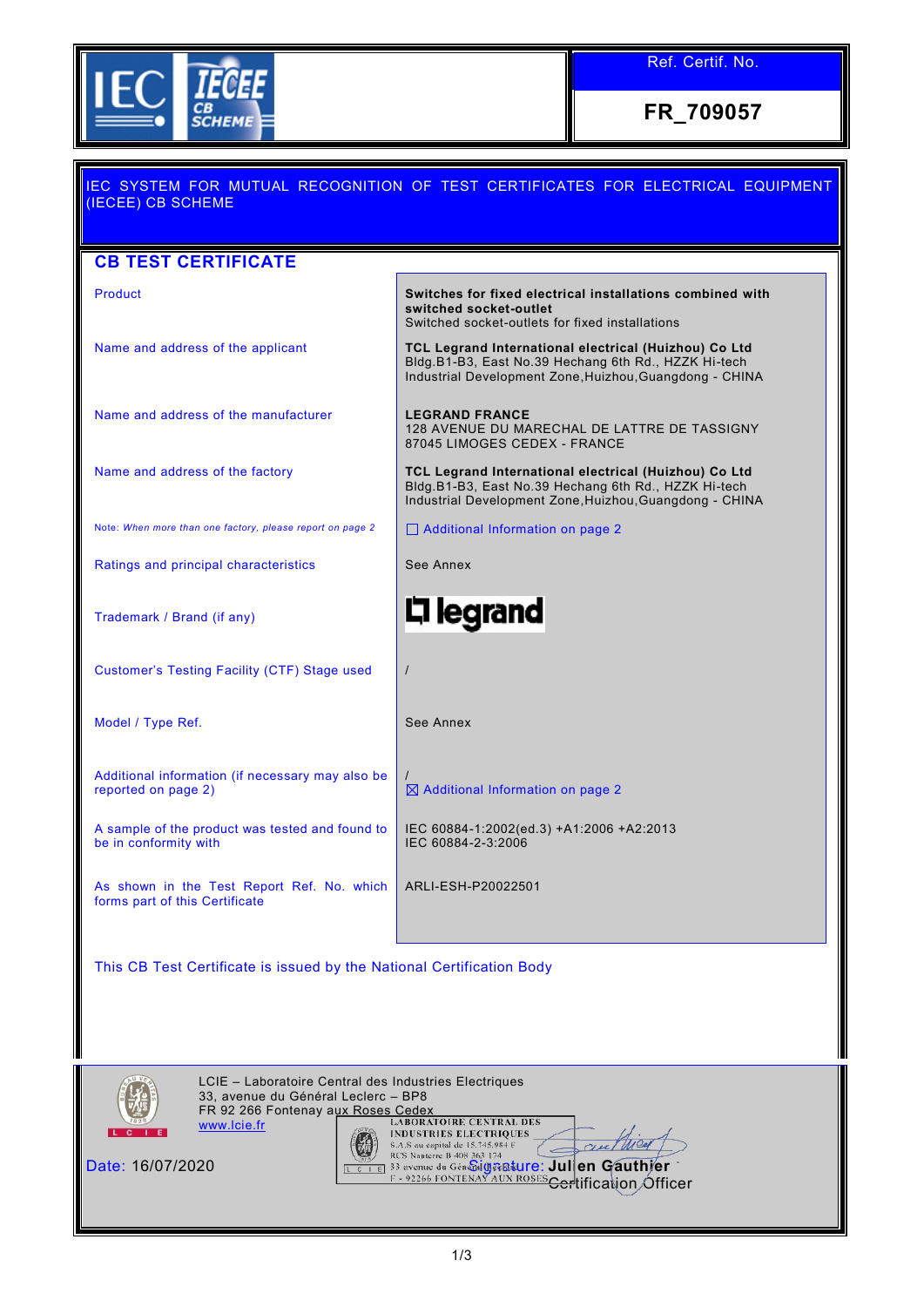

**FR\_709057**

## **ANNEX**

## **RATING AND MAIN CHARACTERISTICS**

| <b>Reference</b>  | Group           | <b>Product description</b>                                                                                             | Color of<br>enclosure |
|-------------------|-----------------|------------------------------------------------------------------------------------------------------------------------|-----------------------|
| 282443            | G16             | 2G BS 13A SP SWITCHED SOCKET WITH<br>TWO USB TYPE A + TYPE C CHARGER                                                   | <b>WHITE</b>          |
| 282443-C          | G16             | 2G BS 13A SP SWITCHED SOCKET WITH TWO<br>USB TYPE A + TYPE C CHARGER                                                   | <b>MATT BLACK</b>     |
| 282443-C1         | G16             | 2G BS 13A SP SWITCHED SOCKET WITH TWO<br>USB TYPE A + TYPE C CHARGER                                                   | ROSE GOLD             |
| 282443-C2         | G16             | 2G BS 13A SP SWITCHED SOCKET WITH TWO<br>USB TYPE A + TYPE C CHARGER                                                   | <b>CHAMPAGNE</b>      |
| 282443-C3         | G <sub>16</sub> | 2G BS 13A SP SWITCHED SOCKET WITH TWO<br>USB TYPE A + TYPE C CHARGER                                                   | <b>DARK SILVER</b>    |
| 617144            | G <sub>16</sub> | 2G BS 13A SP SWITCHED SOCKET WITH TWO<br>USB TYPE A + TYPE C CHARGER                                                   | <b>WHITE</b>          |
| 617344            | G <sub>16</sub> | 2G BS 13A SP SWITCHED SOCKET WITH TWO<br>USB TYPE A + TYPE C CHARGER                                                   | <b>GREY</b>           |
| 617444            | G16             | 2G BS 13A SP SWITCHED SOCKET WITH TWO<br>USB TYPE A + TYPE C CHARGER                                                   | <b>BROWN</b>          |
| K8/15/13/U2-HK    | G16             | 2G BS 13A SP SWITCHED SOCKET WITH TWO<br>USB TYPE A + TYPE C CHARGER                                                   | <b>WHITE</b>          |
| K8/15/13/U2-C-HK  | G16             | 2G BS 13A SP SWITCHED SOCKET WITH TWO<br>USB TYPE A + TYPE C CHARGER                                                   | <b>MATT BLACK</b>     |
| K8/15/13/U2-C1-HK | G <sub>16</sub> | 2G BS 13A SP SWITCHED SOCKET WITH TWO<br>USB TYPE A + TYPE C CHARGER                                                   | ROSE GOLD             |
| K8/15/13/U2-C2-HK | G <sub>16</sub> | 2G BS 13A SP SWITCHED SOCKET WITH TWO<br>USB TYPE A + TYPE C CHARGER                                                   | <b>CHAMPAGNE</b>      |
| K8/15/13/U2-C3-HK | G16             | 2G BS 13A SP SWITCHED SOCKET WITH TWO<br>USB TYPE A + TYPE C CHARGER                                                   | <b>DARK SILVER</b>    |
| K8/15/13/U2-C4-HK | G16             | 2G BS 13A SP SWITCHED SOCKET WITH TWO<br>USB TYPE A + TYPE C CHARGER                                                   | <b>PINK</b>           |
| 570081            | G16             | 2G BS 13A SP SWITCHED SOCKET WITH TWO<br>USB TYPE A + TYPE C CHARGER<br>The reference for cover plate equipped: 575152 | <b>SOFT ALU</b>       |
| 571081            | G16             | 2G BS 13A SP SWITCHED SOCKET WITH TWO<br>USB TYPE A + TYPE C CHARGER<br>The reference for cover plate equipped: 575154 | <b>CHAMPAGNE</b>      |

\* The "group" denotes applicant's categorization.



LCIE – Laboratoire Central des Industries Electriques 33, avenue du Général Leclerc – BP8 FR 92 266 Fontenay aux Roses Cedex<br>
WWW.lcie.fr [ LABORATOIRE CENTRAL DES [www.lcie.fr](http://www.lcie.fr/)



Date: 16/07/2020 Signature: **Julien Gauthier** Certification Officer